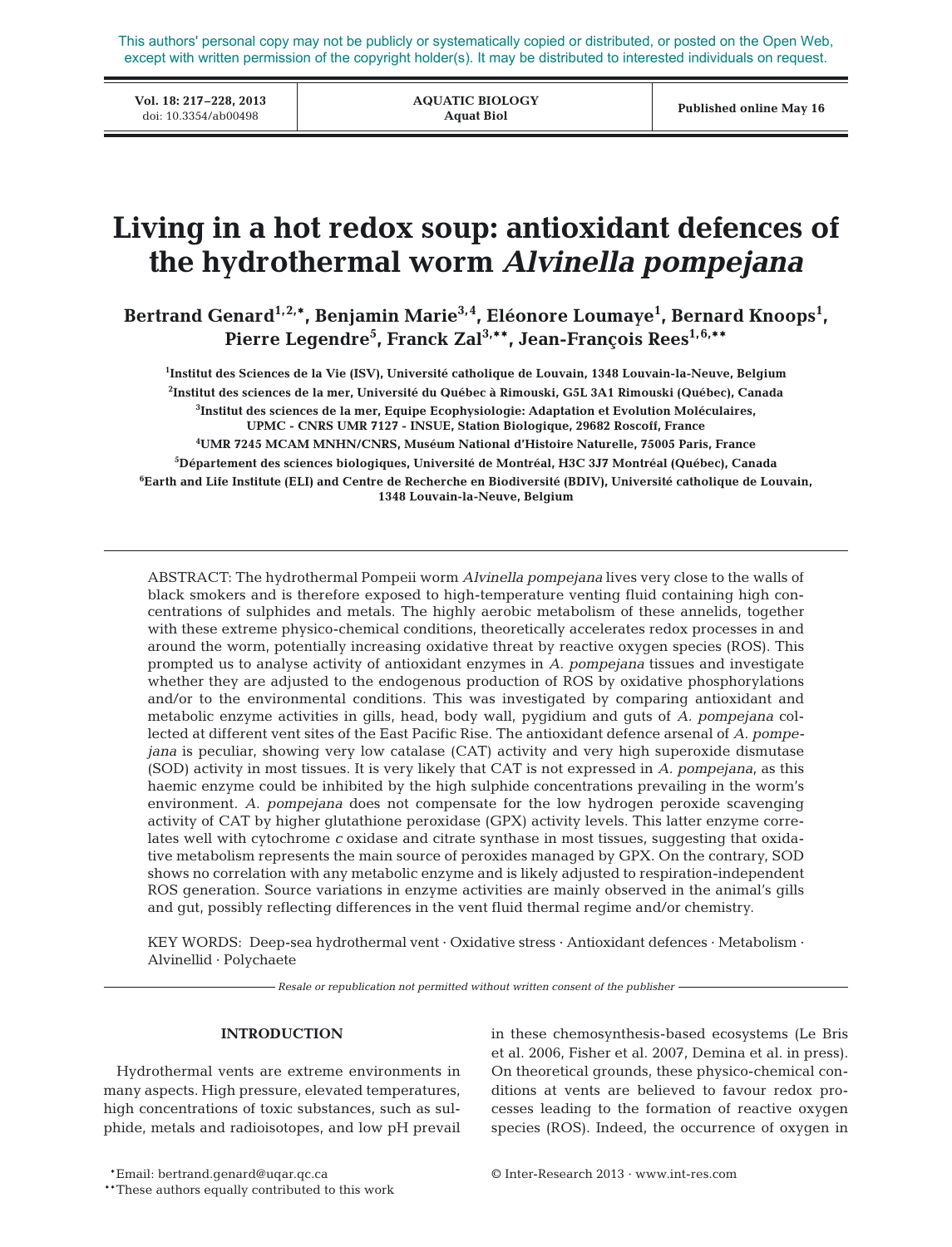218

seawater and millimolar sulphide concentrations in venting fluid should promote the production of highly reactive intermediates such as thiyl radicals (Giles et al. 2002, Gruhlke & Slusarenko 2012). These can initiate chain reactions that peroxidise cellular lipids (Schöneich et al. 1989, Tweeddale et al. 2007). Sulphides and ROS can also interact with transition metals, which are abundant in the surrounding waters and in animal tissues, especially in gut contents, generating damaging radicals (Halliwell & Gutteridge 1986, Adly 2010). All these factors suggest that vent animals are very likely to encounter high levels of toxic derivatives of oxygen and sulphur, but very little is known about their antioxidant defence mechanisms. Blum & Fridovich (1984) de tected superoxide dismutase (SOD) and glutathione peroxidase (GPX) activity in tissues of the hydrothermal vent clam *Calyptogena magnifica* and tubeworm *Riftia pachyptila*. This study was not followed by other analyses of antioxidant systems of vent organisms until the work of Bebianno, Company and colleagues. Their investigations of the antioxidant enzyme arsenal of the vent mussel *Bathymodiolus azoricus* (Company et al. 2004, 2006a,b,c, 2007, 2008, 2010, Bebianno et al. 2005) indicated that these mussels possess the classical antioxidant defence enzymes, comprising SOD, GPX and catalase (CAT). Their work suggests that the relative abundance of these enzymes in mussel tissues varies between venting sites, in relation to the abundance of metals such as Fe in the tissues (Bebianno et al. 2005, Cosson et al. 2008), confirming the occurrence of exogenous oxidative stress sources. Moreover, a recent transcriptomic approach using cDNA from the hydro thermal worm *Alvinella pompejana* showed that a major part of the annotated transcripts were directly related to oxidative stress, illustrating the importance of antioxidant processes in its adaptation to its extreme environment (Gagnière at al. 2010).

Beside the exogenous threat, endogenous production of ROS by mitochondrial respiration could be high in hydrothermal vent thermophilic animals. Indeed, the presence of sulphide in the alvinellid environment can also affect the respiration process by inhibiting the complex IV cytochrome oxidase, po tentially leading to an increase in endogenous ROS production, as previously observed in the shallow- water annelids *Arenicola marina* and *Glycera dibranchiate* (Abele-Oeschger 1996, Völkel & Gries haber 1997, Julian et al. 2005, Joyner-Matos & Julian 2011). The possible impact of high endogenous ROS production by cellular respiration on the expression of antioxidant enzymes has not yet been

considered in hydrothermal vent organisms. The Pompeii worm *Alvinella pompejana* lives in a tube attached at the warmest end of the animal-colonised zone of the active chimneys along the East Pacific Rise (EPR). *In situ* temperatures recorded inside the tube of *Alvinella* are as high as 80°C, suggesting that the worm's habitat is flushed with high temperature (Cary et al. 1998, Di Meo-Savoie et al. 2004, Le Bris et al. 2005, Pradillon et al. 2009). *A. pompejana* is an active, highly aerobic worm (Jouin-Toulmond et al. 1996, Hourdez et al. 2000, Le Bris & Gaill 2007), but spends most of its time inside its tube, expanding its large gills only for very short periods (Desbruyères et al. 1998, Pradillon et al. 2005, Le Bris & Gaill 2007), probably to avoid the toxic effects related to potential ROS production from respiration in gills when exposed to the hot hydrothermal fluid outside the tube. The correlations between oxidative metabolism and antioxidant activities have been previously investigated in the alvinellid *Paralvinella grasslei* exposed to varying oxygen concentration in hyperbaric chambers (Marie et al. 2006). This study indicated that GPX and the very low CAT-like activities were correlated to citrate synthase (CS) and cytochrome *c* oxidase (COX) activities, thus reflecting the importance of respiration as a ROS source. On the other hand, SOD activity levels were not linked to those of metabolic enzymes in any tissue, suggesting that this activity could respond to other threats, possibly exogenous.

The aim of the present study was to determine (1) the levels of metabolic and antioxidant enzyme activity in *Alvinella pompejana*, (2) if these activities are equally active in the tissues, (3) the possible link between antioxidant enzyme activities and the aerobic metabolic activity of the tissues, and (4) the occurrence of significant variations between different vents in these activities.

# **MATERIALS AND METHODS**

#### **Animal collection**

Collection of *Alvinella pompejana* (22 individuals; body weight  $729 \pm 443$  mg and size  $5.75 \pm 0.91$  cm) was performed at the Elsa (12° 48.14' N, 103° 56.31' W;  $n = 6$ , Herisson (12° 49.34' N, 103° 56.67' W; n = 6), Julie (12° 49.01' N, 103° 56.58' W; n = 4) and Parigo  $(12^{\circ}48.60' \text{ N}, 103^{\circ}56.43' \text{ W}; \text{ n = 6})$  vent sites on the EPR during the PHARE cruise (May 2002), using the manipulated arm or the slurp gun of the ROV Victor 6000. Animals were brought from 2600 m to the sur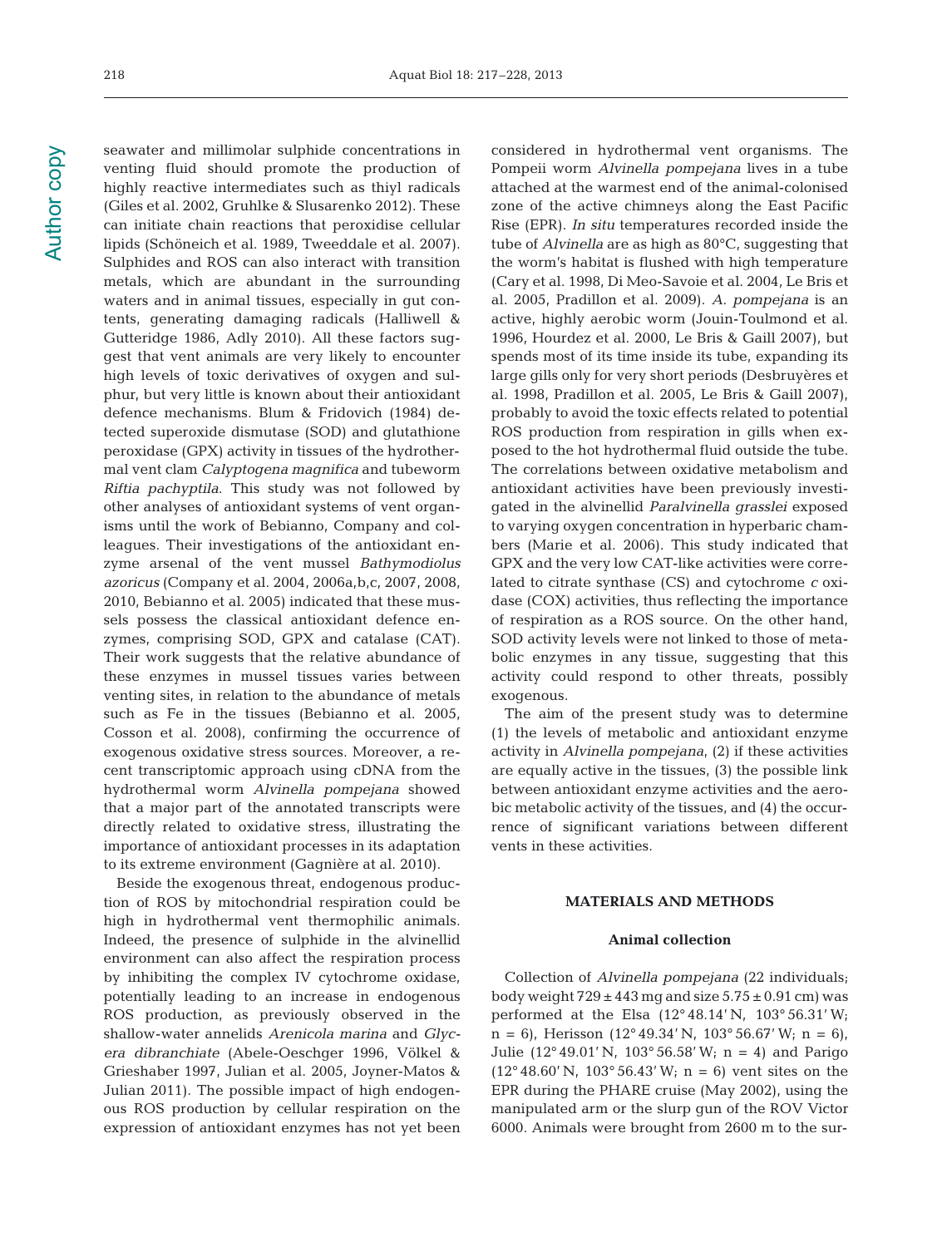face in watertight and temperature-insulated containers. On board the RV 'Atalante', they were quickly transferred to a cold room (10°C) and animals of similar size range were selected, then dissected on ice. Collected tissues (gill, head, body wall, pygidium and gut) were immediately frozen in liquid nitrogen and kept at −80°C in the laboratory until analysis.

#### **Sample preparation**

Tissues were weighed and homogenised  $(w/v =$ 1:5) in phosphate-buffered saline, pH 7.4, containing 1% Triton X-100. An aliquot of the homogenate was used for the determination of protein content (Lowry et al. 1951), and the remainder was centrifuged at 15 000  $\times$  *q* (15 min, 4 °C). The supernatant was used for enzyme activity assays. Enzymatic activity measurements were performed at 25°C in order to allow comparisons with previous investigations.

## **Biochemical assays**

# CAT assay (EC 1.11.1.6)

CAT activity was measured by chemiluminescence according to the method of Janssens et al. (2000). The consumption of  $H_2O_2$  was measured at 25 $\rm ^{\circ}C$  on a PCcontrolled microplate luminometer (Berthold LB96P). Firstly, 50 µl of 1 µmol  $l^{-1}$  H<sub>2</sub>O<sub>2</sub> was added to 50 µl of sample diluted in 100 µl of 100 mmol  $l^{-1}$  phosphate buffer, pH = 7.8, containing 0.6 mmol l−1 EDTA. After 30 min incubation at 25°C, the injection of 50 µl of 20 mmol l<sup>−1</sup> luminol and 11.6 U ml<sup>−1</sup> horseradish peroxidase produced an emission of light at an intensity proportional to the remaining quantity of  $H_2O_2$ .  $H_2O_2$ -consuming activity in samples was estimated from a standard curve made with purified bovine liver solubilised in PBS-Triton buffer.

#### SOD assay (EC 1.15.1)

The spectrophotometric method of Flohé & Ötting (1984) was adapted for microplate measurements. The assay is based on the competition between SOD and oxidised cytochrome  $c$  for  $O_2$ <sup>\*-</sup> generated by the reaction of hypoxanthine with xanthine oxidase (EC 1.1.3.22). The reduction rate of cytochrome  $c$  (2  $\mu$ mol  $1^{-1}$ ) was measured at 550 nm (25°C), in 180 µl of 50 mmol  $l^{-1}$  phosphate buffer, pH = 7.8, with 0.5 mmol l<sup>-1</sup> EDTA, 5 µmol l<sup>-1</sup> hypoxanthine and 10 µl diluted

sample. The reaction was initiated by injecting 10 µl xanthine oxidase  $(0.2 \text{ U ml}^{-1})$ . SOD activity in samples was estimated with Cu/Zn-SOD purified from bovine erythrocytes.

## GPX (EC 1.11.1.9)

GPX was measured spectrophotometrically by following the reduction rate of NADPH at 340 nm (25°C), using the protocol of Paglia & Valentine (1967) modified for 96-well microplates (Janssens et al. 2000). Fifteen µl of diluted sample were added to 120 µl of 50 mmol  $l^{-1}$  Tris-HCl buffer, pH = 7.6, containing 0.1 mmol l−1 EDTA, 0.14 mmol l−1 NADPH, 1 mmol l−1 glutathione (GSH) and 1 U GSH reductase (EC 1.6.4.2). The reaction was initiated by the addition of 15 µl of 0.2 mmol l−1 t-butyl hydroperoxide. GPX activity was estimated using the molar extinction coefficient of NADPH (6220 mol<sup>-1</sup> l cm<sup>-1</sup>).

# Metabolic enzymes

Oxidative metabolism in the tissues was estimated from CS (EC 4.1.3.7) and COX (EC 1.9.3.1) activities, 2 mitochondrial enzymes well correlated to the oxygen consumption of tissues (Childress & Somero 1979, Thuesen & Childress 1993, 1994).

CS activity was measured according to the protocol of Childress & Somero (1979) modified for multiwell plates. Twenty µl of diluted sample was added to 160 μl of Tris-HCl buffer (100 mmol l<sup>-1</sup>, pH = 8) containing 15 µmol  $l^{-1}$  of 5,5'-dithio-bis(2-nitrobenzoic acid, DTNB) and 25 µmol  $l^{-1}$  acetyl-CoA. Consumption of acetyl-CoA was followed at 420 nm at 25°C after adding 20 µl of 50 µmol l−1 oxaloacetate. CS activity was estimated using the molar extinction coefficient of DTNB (13 600 mol<sup>-1</sup> l cm<sup>-1</sup>).

The spectrophometric assay method for COX of Yonetani (1967) was adapted for microplates. The oxi dation of 0.1 mol l−1 cytochrome *c* solubilised in 180 µl of Tris-HCl buffer (50 mmol  $l^{-1}$ , pH = 7.6) was followed at 550 nm  $(25^{\circ}C)$  after addition of 20 µl of diluted sample. COX activity was estimated using the molar extinction coefficient of cytochrome *c*  $(19 \text{ mol}^{-1} \text{ l cm}^{-1}).$ 

Lactate dehydrogenase (LDH, EC 1.1.1.27) was as sayed in the tissues. The assay is based on the consumption of NADH for the reduction of pyruvate into lactate by LDH (Hand & Somero 1983). The assay medium contained, in a total volume of 200 µl, 80 mM Tris-HCl buffer (pH 7.5 at 4°C), 2 mM sodium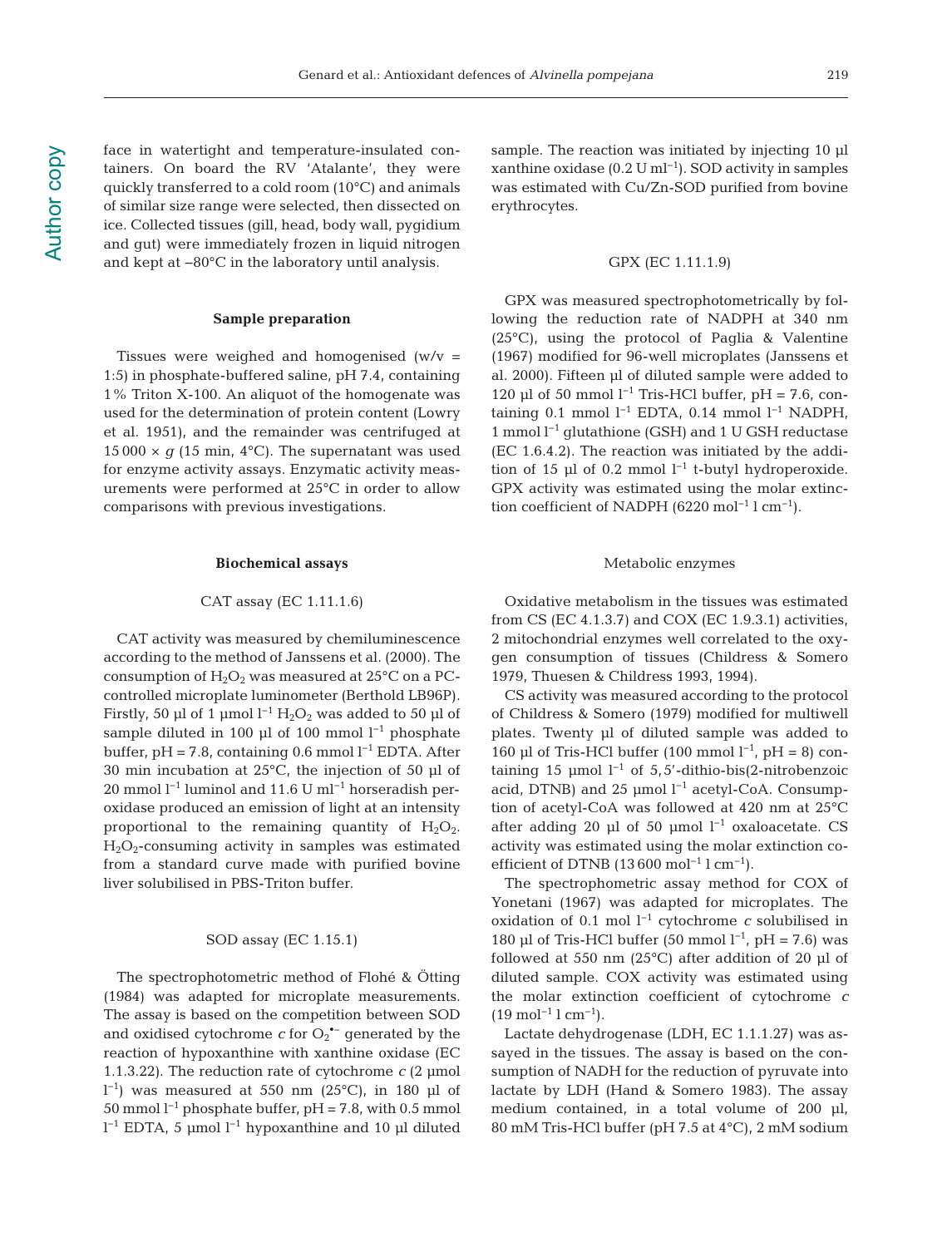**Author copy** Author copy pyruvate, 150 µM NADH and 100 mM KCl. The reaction was initiated with a small volume of the diluted sample (20 µl) and the consumption of NADH was monitored at 340 nm.

#### **Reagents**

All reagents were purchased from Sigma, except for Triton X-100, GSH and glutathione reductase, which were obtained from Boehringer. Protein content was determined spectrophotometrically with the Lowry Protein Assay (Bio-Rad) following the manufacturer's protocols.

# **Statistical analyses**

The enzymatic activities are means of triplicate measurements per individual and are expressed relative to the protein content and the wet weight (wet wt) of the tissue. Although the expression of enzyme activity as a function of the wet wt seems to be more appropriate for comparing physiological capacities of the tissues, activities expressed relative to the protein content are often used in works published on different species. A canonical redundancy analysis (RDA) was performed as a form of multivariate analysis of variance (MANOVA), as proposed by Legendre & Anderson (1999); the method is also described by Legendre & Legendre (2012). This method uses permutation tests of significance, which remain valid for small samples and non-normally distributed data. The response matrix (Y) contained data for the 5 enzyme activi-

ties (CS, COX, LDH, GPX and SOD) as columns, and 5 tissues from *Alvinella* worms at 4 vent sites (X). The explanatory matrices contained factors representing the tissues, the vent sites, and their interaction coded into contrast variables using Helmert coding. Due to unbalanced design Type III correction (anova.2way.unbalanced.R script) was used for sum of square calculation as suggested in Legendre & Anderson (1999). Results of RDA were shown in a biplot graphs which present relationships (correlations) between the response variables and the explanatory variables. For graphical representation, explanatory variables were binary coded (dummy variables). The R-language packages rdaTest and anova.2way.unbalanced.R, available at http://adn. biol. umontreal. ca / ~ numericalecology/ FonctionsR/, were used to compute the canonical analyses and produce biplot graphs.

# **RESULTS**

Enzyme activities expressed in g wet wt and mg protein are summarised in Table 1. CS, COX, LDH, GPX and SOD activities were detected in all tissues of *Alvinella pompejana* and varied by 1 order of magnitude between tissues. We were not able to determine CAT activity in all samples. Independently of these missing values, the measured CAT activity was low (35 to 70 U  $g^{-1}$  wet wt) and showed moderate differences between tissues. The occurrence of CAT activity was not clear and will be discussed below. CAT activity was therefore excluded from canonical RDA.

The first set of RDA analysis was performed on enzyme activity in tissues and vent sites as well as the

| Table 1. Alvinella pompejana. Antioxidant and aerobic metabolism enzyme activities (mean ± SD) in tissues. Number of individuals is given          |
|----------------------------------------------------------------------------------------------------------------------------------------------------|
| in parentheses. All assays were carried out at $25^{\circ}$ C. CS = citrate synthase, COX = cytochrome c oxidase, LDH = lactate dehydrogenase, GPX |
| $=$ qlutathione peroxidase, CAT = catalase, SOD = superoxide dismutase. All enzyme activities were expressed in international units (U)            |

| Tissue    | Units                                               | Enzyme -                                       |                                                |                                                                       |                                                |                                          |                                               |
|-----------|-----------------------------------------------------|------------------------------------------------|------------------------------------------------|-----------------------------------------------------------------------|------------------------------------------------|------------------------------------------|-----------------------------------------------|
|           |                                                     | <b>CS</b>                                      | <b>COX</b>                                     | LDH                                                                   | <b>GPX</b>                                     | <b>CAT</b>                               | SOD                                           |
| Head      | U $q^{-1}$ wet wt<br>U mg <sup>-1</sup> protein     | $3.53 \pm 0.23$ (22)<br>$0.068 \pm 0.005$ (22) | $0.53 \pm 0.09$ (22)<br>$0.010 \pm 0.002$ (22) | $0.91 \pm 0.11$ (21)<br>$0.017 \pm 0.002$ (21)                        | $0.43 \pm 0.04$ (21)<br>$0.008 \pm 0.001$ (21) | $35 \pm 8(15)$<br>$0.66 \pm 0.15$ (15)   | $474 \pm 65$ (22)<br>$8.97 \pm 1.26$ (22)     |
| Gills     | U $q^{-1}$ wet wt<br>U mq <sup>-1</sup> protein     | $9.51 \pm 1.00$ (19)<br>$0.139 \pm 0.012$ (19) | $1.57 \pm 0.37$ (19)<br>$0.026 \pm 0.007$ (19) | $1.46 \pm 0.22$ (18)<br>$0.021 \pm 0.003$ (18)                        | $0.79 \pm 0.12$ (18)<br>$0.012 \pm 0.002$ (18) | $52 \pm 12$ (11)<br>$0.74 \pm 0.15$ (11) | $1439 \pm 213$ (19)<br>$23.10 \pm 3.83$ (19)  |
| Body wall | U $q^{-1}$ wet wt<br>U mq <sup>-1</sup> protein     | $2.57 \pm 0.26$ (21)<br>$0.059 \pm 0.009$ (21) | $0.46 \pm 0.08$ (21)                           | $0.38 \pm 0.05$ (20)<br>$0.011 \pm 0.003$ (21) $0.009 \pm 0.002$ (20) | $0.17 \pm 0.02$ (19)<br>$0.004 \pm 0.001$ (19) | $39 \pm 19(7)$<br>$0.84 \pm 0.41$ (7)    | $919 \pm 196$ (21)<br>$20.61 \pm 5.51$ (21)   |
| Pygidium  | U $q^{-1}$ wet wt<br>$U$ mg <sup>-1</sup> protein   | $2.74 \pm 0.33$ (13)<br>$0.076 \pm 0.011$ (13) | $0.24 \pm 0.04$ (13)                           | $0.24 \pm 0.05$ (13)<br>$0.006 \pm 0.001$ (13) $0.007 \pm 0.002$ (13) | $0.20 \pm 0.02$ (13)<br>$0.005 \pm 0.001$ (13) | $37 \pm 7(13)$<br>$1.04 \pm 0.20$ (13)   | $357 \pm 102$ (13)<br>$8.86 \pm 2.25$ (13)    |
| Guts      | U $q^{-1}$ wet wt<br>$U \,\mathrm{mq}^{-1}$ protein | $1.63 \pm 0.28$ (20)<br>$0.038 \pm 0.007$ (20) | $0.78 \pm 0.29$ (20)                           | $0.19 \pm 0.06$ (20)<br>$0.016 \pm 0.006$ (20) $0.005 \pm 0.001$ (20) | $0.41 \pm 0.02$ (20)<br>$0.010 \pm 0.001$ (20) | $70 \pm 14$ (20)<br>$1.73 \pm 0.37$ (20) | $2737 \pm 487$ (20)<br>$64.20 \pm 11.81$ (20) |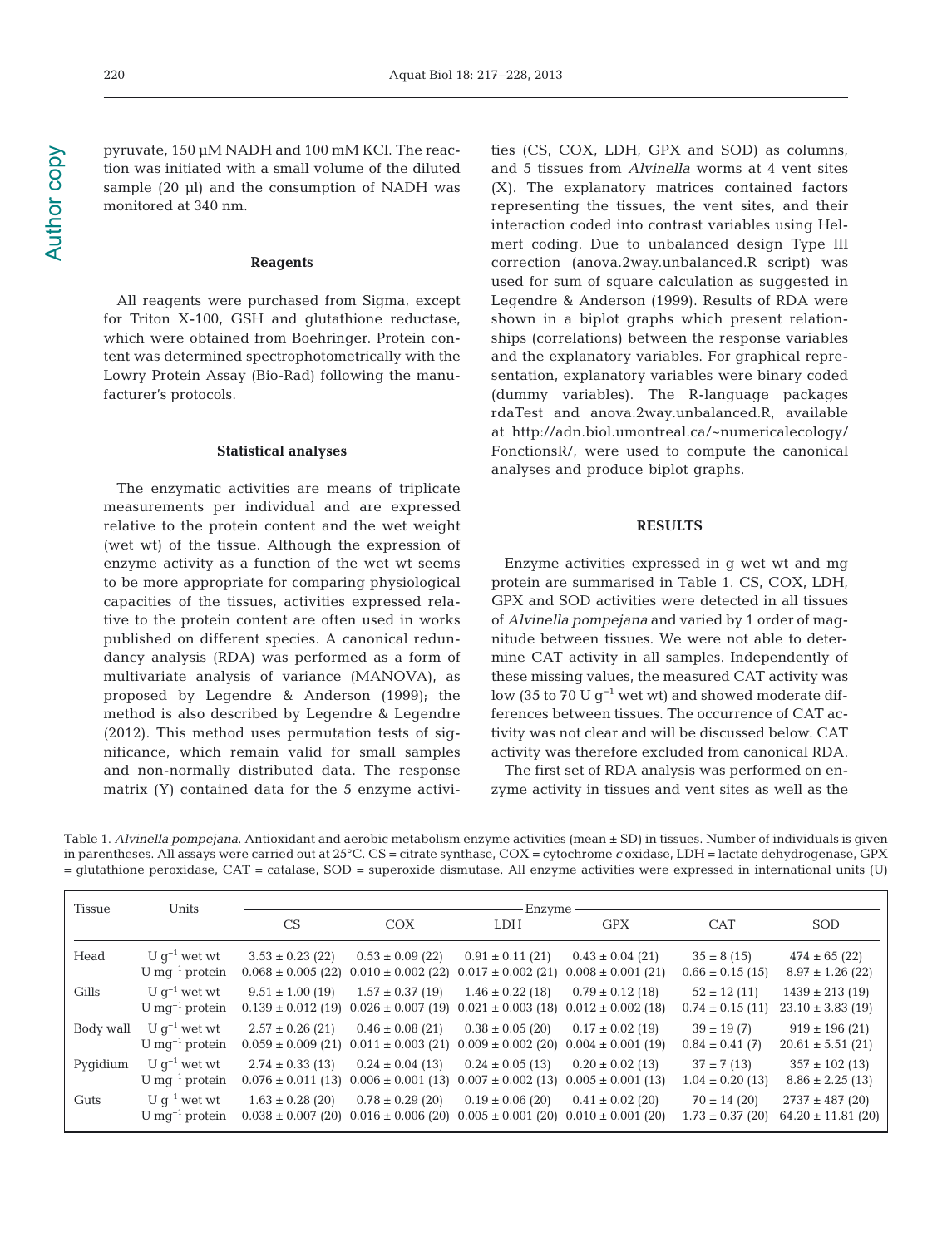interaction of both as explanatory variables. The results showed a significant effect for the tissue− site interaction ( $p = 0.001$ ), which led us to carry out 2 groups of analyses in order to investigate inter-tissue variations at each vent site on the one hand, and collection site effects on each tissue on the other hand. See Fig. 1 for enzymatic activities expressed by tissues and vent sites.

Significant RDA results were observed for tissue effect at each collection site where more than 52% of total variance was explained by tissue differentiation (Fig. 2). At each collection site, good correlations were found between the activities of GPX, COX, CS and LDH where most of the variance (canonical axis 1) was explained by the differences be tween gills, head and the integuments (body wall and pygidium). The highest activities for these enzymes were recorded in gills followed by heads and integuments, with the exception of COX at the Elsa site, where only  $25\%$  of variance was explained by RDA, illustrating that the COX activity did not vary much between tissues in this location. At the 4 vent sites, a significant part of the total variance (canonical axis 2) was also explained by the higher SOD activity in guts compared to the other tissues. No correlations were found for SOD activity with the metabolic enzymes, suggesting that SOD activity was not related or associated with ROS generated during respiratory process.

The RDA analysis carried out to investigate the influence of the vent source on activities of metabolic and antioxidant enzymes showed significant differences only for gills and guts (Fig. 3). In gills, the differentiation between vent sites explained 39% of total variance based on CS, COX and GPX activities for the first canonical axis (27% of total variance) and on LDH and SOD for the second canonical axis (11% of total variance). RDA explained 34 and 45% of COX and GPX total variance, respectively, on the first canonical axis. The biplot allowed gill COX and GPX activities to be classified in decreasing order as follows (1) Parigo, (2) Herisson and Julie, and (3) Elsa. For CS, 45% of total variance was explained by RDA on the first canonical axis, where highest activity was found in Parigo, followed by Julie and then by the 2 remaining sites. On the second canonical axis, the LDH activities (32% of total variance on second axis) allowed Julie and Parigo to be differentiated from the other vents. For SOD, 13% of the variability was explained on the second axis by RDA, illustrating the low contribution to total variance. The collection site effect explained 27% of total variance observed in guts with 20% for the first axis and 5%

for the second. SOD variations explained most of the differentiation between vent sites (69% of SOD total variance on canonical axis 1), where highest values were observed in Elsa.

# **DISCUSSION**

#### **Antioxidant abilities of** *Alvinella pompejana*

The pattern of antioxidant enzyme activity of *Alvi nella pompejana* is peculiar, with a very low CAT activity and very high SOD activity. Compared to levels re corded in *Paralvinella grasslei*, *A. pompejana* SOD activity is even higher, markedly superior to values reported for non-hydrothermal annelids (Marie et al. 2006). On the other hand, it is not clear whether the observed hydrogen peroxide consumption by tissue homogenates actually reflects the occurrence of CAT. Activities are indeed very low for this enzyme, undetectable with classical spectrophotometric assay me thods. Interestingly, in their pioneering work, Blum & Fridovich (1984) were also not able to measure CAT activity in tissues of the hydrothermal vent clam *Calyptogena magnifica* and tubeworm *Riftia pachyptila*. They ascribed this observation to the inhibition of CAT by sulphide or degradation of this enzyme in samples. In contrast, studies performed on the vent mussel *Bathymodiolus azoricus* (Bebianno et al. 2005, Company et al. 2010) indicated that these mussels possess the classical antioxidant defence enzymes, comprising SOD, GPX and CAT. Compared to this lamellibranch, for which CAT activity ranged from 5 to 18.5 U mg−1 protein (Bebianno et al. 2005), activities detected in *A. pompejana* were even lower, below 2 U mg−1 protein. The low CAT activity in *A. pompejana* and *P. grasslei*, and its absence in *Calyp to gena magnifica* and *Riftia pachyptila* (Blum & Fridovich 1984) are intriguing and suggest that sample deterioration is not responsible for the absence of CAT in *C. magnifica* and *R. pachyptila*, as proposed by Blum & Fridovich (1984). Indeed, no recovery of CAT activity was observed when *P. grasslei* was incubated on board in sulphide-free water. Rather, these very low CAT activities are most probably related to peculiarities in the hydrothermal environment. One possible cause is the abundance of sulphides in the hydrothermal environment and their inhibitory effect on heme-containing enzymes such as CAT (Beers & Sizer 1954, Carlsson et al. 1988, Benetti et al. 2013). The susceptibility of CAT to sulphides could render this enzyme poorly efficient in the sulphide-rich hydrothermal environment (Le Bris et al. 2006, Fisher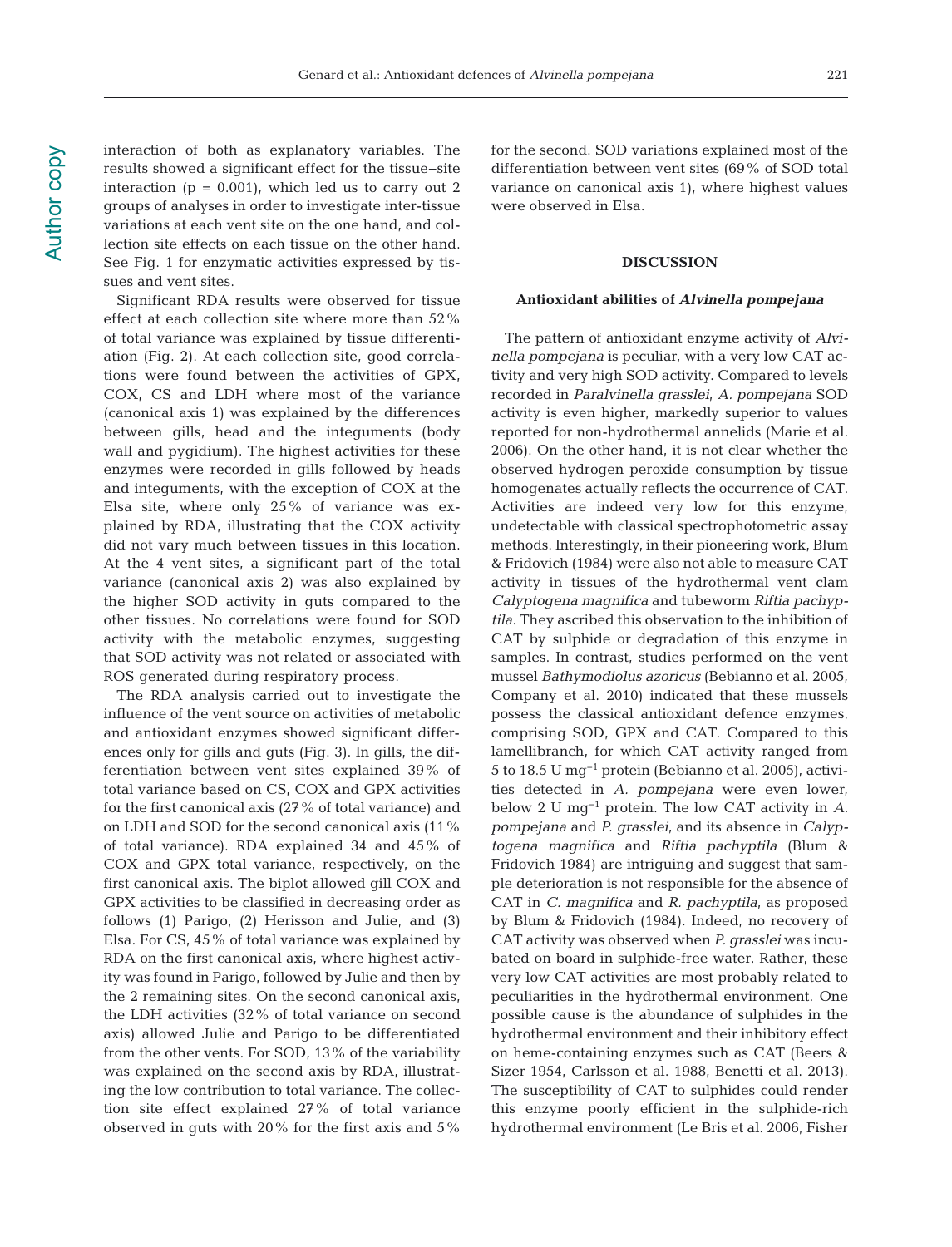Author copy Author copy



Fig. 1. *Alvinella pompejana*. Metabolic and antioxidant activities (mean ± SD) in several tissues for each collection vent and all vents combined. See Table 1 for enzyme abbreviations

et al. 2007). In addition, an exhaustive transciptomic of *A. pompejana* was unable to detect any CAT gene, while all other antioxidant enzyme-encoding mRNAs were clearly detected (Gagnière et al. 2010), suggesting that the CAT gene is poorly or not expressed in this animal. Interestingly, a CAT gene is also still lacking in the *R. pachyptila* symbiont metagenome sequence (Markert et al. 2007). In our case, the observed CAT-like activity might thus represent the consumption of  $H_2O_2$  by other processes, such as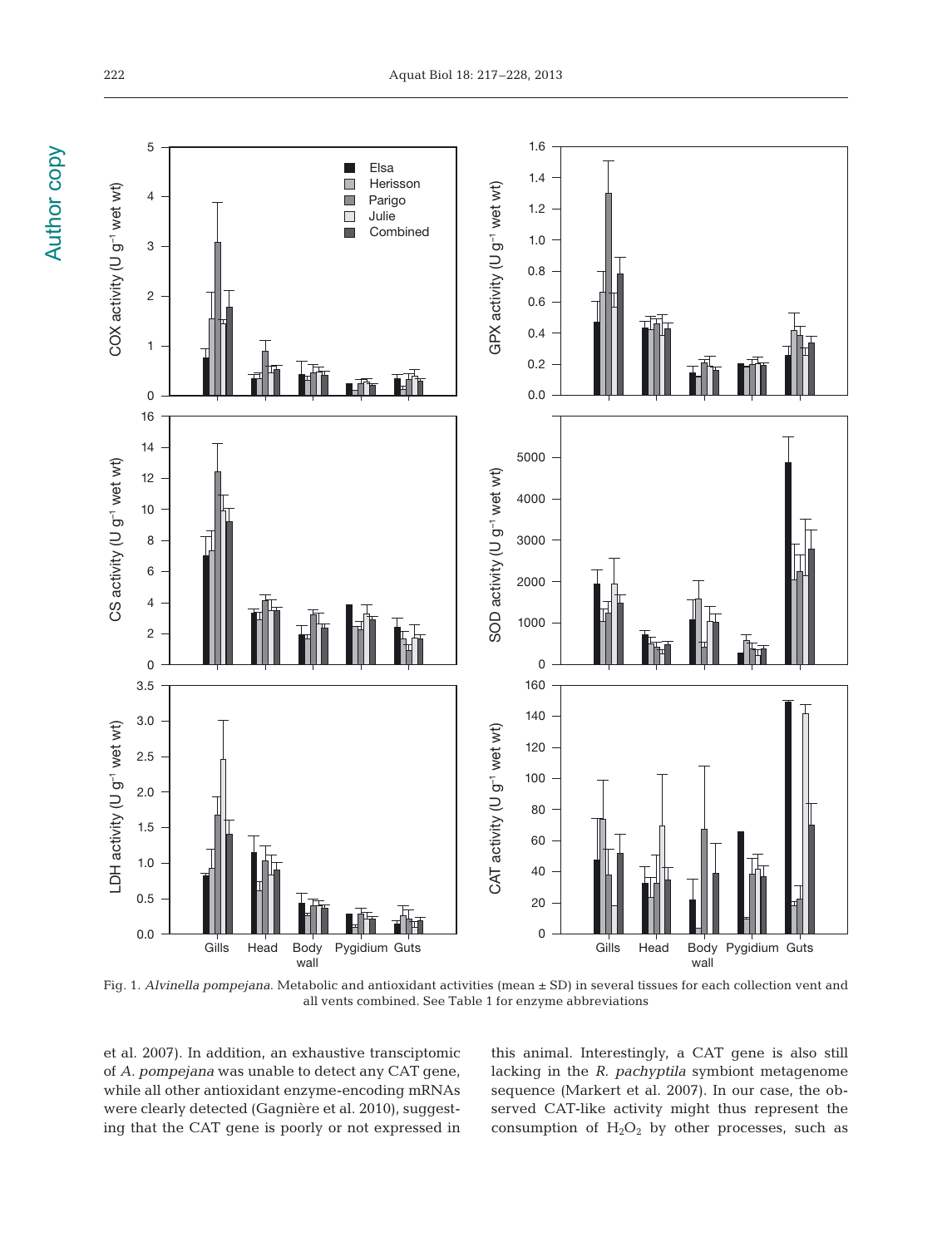



panel. See Table 1 for enzyme abbreviations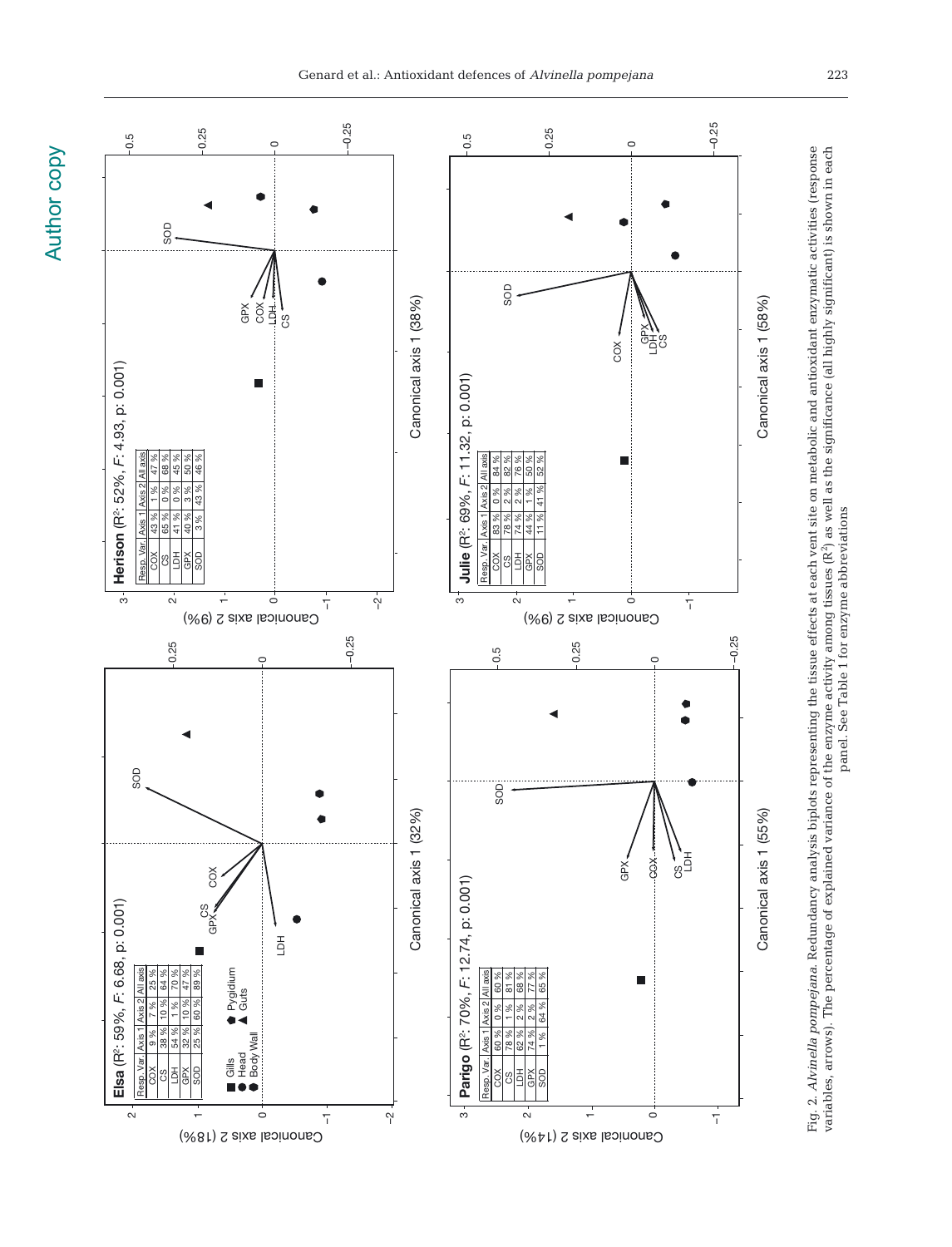

Canonical axis 1 (20%)

Fig. 3. *Alvinella pompejana*. Redundancy analysis biplots representing the effect of vent sites on metabolic and antioxidant enzymatic activities (response variables, arrows) in 2 tissues where the differences were significant. The percentage of explained variance of the enzyme activity among sites  $(R^2)$  as well as the significance is shown in each panel. See Table 1 for enzyme abbreviations

metal-catalysed reactions, or by sulphur amino acids known to be present at high concentrations in the tissues of hydrothermal animals (Yin et al. 2000, Brand et al. 2007, Yancey et al. 2009). As in *P. grasslei*, the virtual absence of CAT activity does not seem to be compensated by higher GPX activity. This could possibly reflect the low threat posed by  $H_2O_2$  to these animals, and thus a low resistance of these animals. Since Dixon et al. (2002) reported a similar susceptibility to exogenous  $H_2O_2$  for *P. grasslei* and shallow-

water polychaetes, it is likely that *P*. *grasslei* and *A. pompejana* compensate their very low CAT and low GPX activities by increasing levels of other peroxidases. Peroxiredoxins (PRDXs) are a recently discovered class of ubi quitous peroxidases expressed in all animal cells (Rhee et al. 2001, Shuvaeva et al. 2009). These thiol-based antioxidant proteins are insensitive to sulphide and, on the contrary, some PRDX family members use  $H_2S$  as a physiological reductant (Peshenko & Shichi 2001, Loumaye et al. 2011). The presence of such a mechanism in alvinellids would detoxify both peroxides and sulphides, bringing advantages in comparison to other peroxidases. Beside the possible utilisation of  $H_2S$ , the endowment of chaperone activity by some of the PRDX family members could have favoured their selection in these thermophilic animals, as suggested by the presence of PRDX-related cDNA in *A. pompejana* (Gagnière et al. 2010). It is also noteworthy that alkyl hydroperoxide reductase (AhpC), the bacterial homologue of PRDXs, is strongly induced in *R. pachyptila* symbionts experimentally exposed to  $H_2O_2$  (Markert et al. 2007). This supports the possible role of PRDXs as important peroxide detoxification mechanisms in hydrothermal vent organisms, including *A. pompejana*.

The high SOD activity present in all tissues of *Alvinella pompejana a* does not appear to target respiration-de rived ROS as no correlation was found between SOD and metabolic enzyme activities. Other sources of  $O_2$ <sup>\*-</sup>, not directly associated with the

respiratory chain, might thus be responsible for setting the expression level of SOD between tissues. High SOD activities are often linked to the presence of haemoglobin in invertebrates, possibly reflecting the tendency of these respiratory pigments to form O<sub>2</sub><sup>•</sup> via autoxidation (Abele-Oeschger & Oeschger 1995, Abele-Oeschger 1996, Joyner & Julian, 2011). It is thus possible that high SOD activity could be re quired for neutralising superoxide associated with the oxidation of haemoglobin, particularly abundant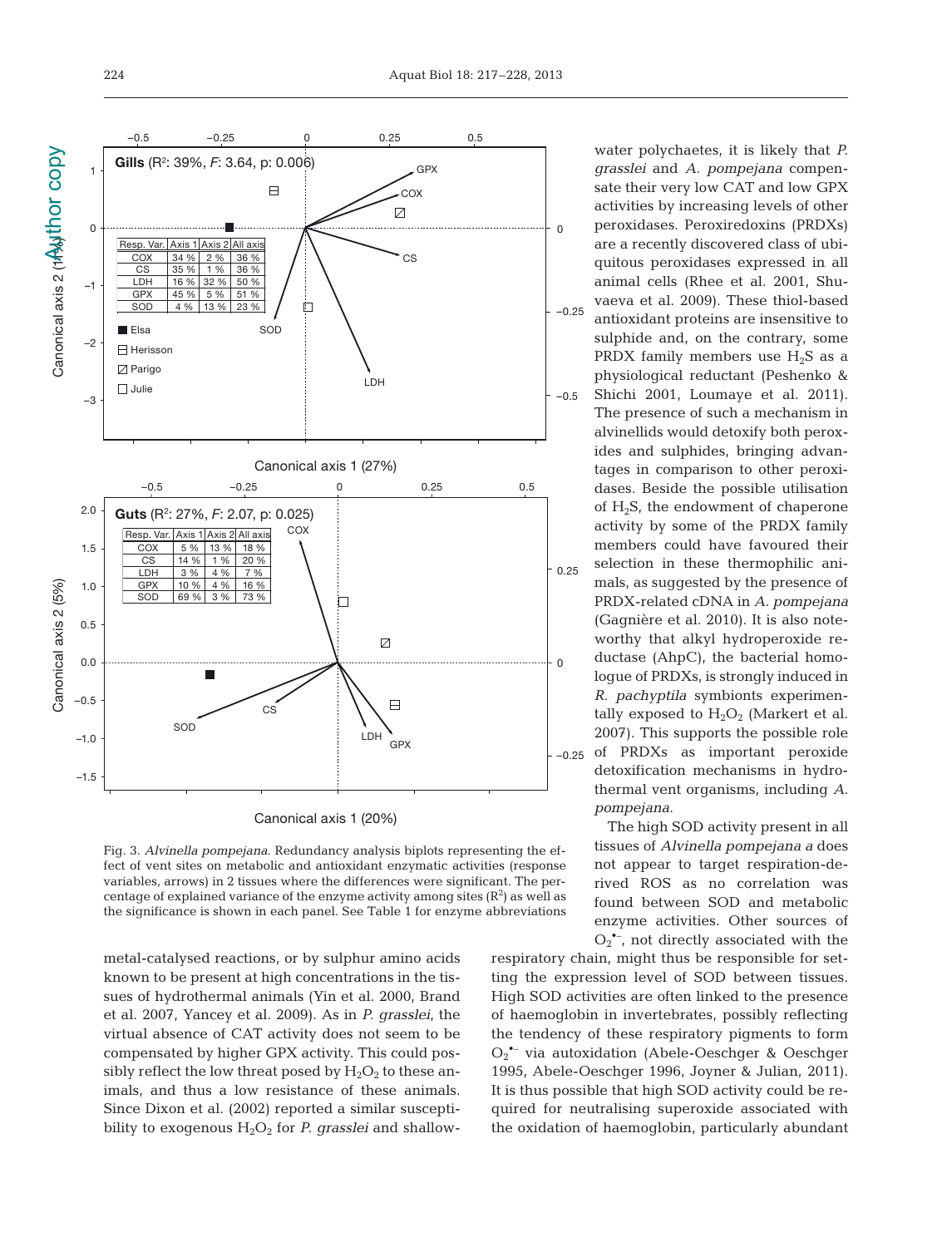in alvinellids. Moreover, Julian et al. (2005) have demonstrated that oxidative stress and superoxide production in the sulphide-tolerant annelid *Glycera* dibranchiate was associated with mitochondrial depolarisation following  $H_2S$  exposure. In this context, the high SOD activity measured in gills in the present study could be associated with the presence of  $H_2S$  in this tissue. Another possibility is that this remarkably high level of SOD activity could be related to the presence of metallic ions within the tissues, especially important in gut contents, and would directly serve to detoxify superoxide formed by the transition metal ion Fenton reaction.

# **Relationship between metabolic and antioxidant activities**

The COX and LDH activities measured in this study are within the same range as those reported in previous works on *Alvinella pompejana* (Hand & Somero 1983, Desbruyères et al. 1998). Activity levels of all metabolic enzymes varied markedly between tissues. Gills showed the highest CS, COX and LDH activities, suggesting that this tissue is the most metabolically active tissue of *A. pompejana*. Similar results were found in the paralvinellid worms *Paralvinella palmi formis* and *P. sulfincola* by Rinke & Lee (2009) and previously in *P. grasslei* by Marie et al. (2006). For the first 2 species, the lower CS associated with higher anaerobic activities in the body wall in comparison to the gills was ascribed to an extensive contribution of anaerobic pathways in body wall muscles.

Analysis of the relationships of antioxidant enzymes with aerobic metabolism showed that GPX, but not SOD activity, correlated with COX and CS activities in all tissues. This indicates that  $H_2O_2$  production by the mitochondrial electron transport chain sets the expression level of GPX. Similar correlations between GPX and metabolic enzymes have been re ported for *Paralvinella grasslei* (Marie et al. 2006), indicating that GPX has no particular status in these hydrothermal annelids and is adjusted to the endogenous ROS production rate by oxidative metabolism, as classically observed in other marine organisms (Janssens et al. 2000, Marie et al. 2006). Surprisingly, good correlation was found between LDH and GPX. The reason for this correlation remains unclear. Recently, beside its involvement in anaerobic energy production, LDH has been shown to play an important role in the regulation of the redox balance of cells which are known to regulate the activity of GPX (Ying 2008, Ramanathan et al. 2009).

# **Inter-vent variations**

Variations in enzyme activities between venting sites could be indicative of the influence of the chemical environment on worm physiology. Unfortunately, in the present study we did not record precise data on differences in temperature regime, fluid chemistry or metal accumulation by *Alvinella pompejana* at the 4 sampled sites. Nevertheless, data collected by Matabos et al. (2008) and Matabos & Thiebaut (2010) during the same campaign indicated that the Parigo site was characterised by high sulphides and low iron concentrations, while the Elsa site possessed the opposite characteristics with low sulphides and high iron concentrations. Interestingly, Bebianno et al. (2005) have reported significant influence of the vent field on SOD, CAT and GPX activities of *Bathymodiolus azoricus*. They ascribe these differences to the site-specific metal accumulation and to the chemical composition of the hydrothermal fluid. In *B. azoricus*, gill levels of SOD, CAT and GPX were correlated with Mn, Fe and Cd, respectively. In our data, although the SOD activity in gills was slightly higher in the iron-rich site Elsa (Elsa: 1954 ± 338 U $q^{-1}$  wet wt; Parigo:  $1240 \pm 286$  U g<sup>-1</sup> wet wt), the most important difference in SOD activity between the both sites was recorded in gut samples. In this tissue, the SOD activity was approximately 2-fold higher in animals from Elsa, reflecting site-related differences in the metal content of the guts, as observed by Desbruyères et al. (1998). All of these elements suggest a putative effect of metal content, especially Fe, on the SOD activity in the gills and guts, but specific concentrations of metal content in tissues are required to validate this hypothesis. Beside the side effect on SOD, our results also revealed that worms from Parigo exhibited the highest energetic metabolism (CS and COX) and GPX activities in gills. With regard to the high sulphide concentration recorded at Parigo by Matabos et al. (2008) and Matabos & Thiebaut (2010), this suggests that gills exposed to high sulphide concentrations develop more metabolic abilities. This physiological change could be considered as a compensatory response to the inhibiting effect of sulphide on aerobic metabolism. More precisely, if we assume that CS and COX activities are correlated to the mitochondrial content (Larsen et al. 2012), we can hypothesise that animals ex posed to higher sulphide concentrations increase their mitochondrial density in gills in order to ensure accurate energetic metabolism. The impact of sulphide on the energetic metabolism of annelids has been well documented (see review of Joyner & Julian 2011) but, to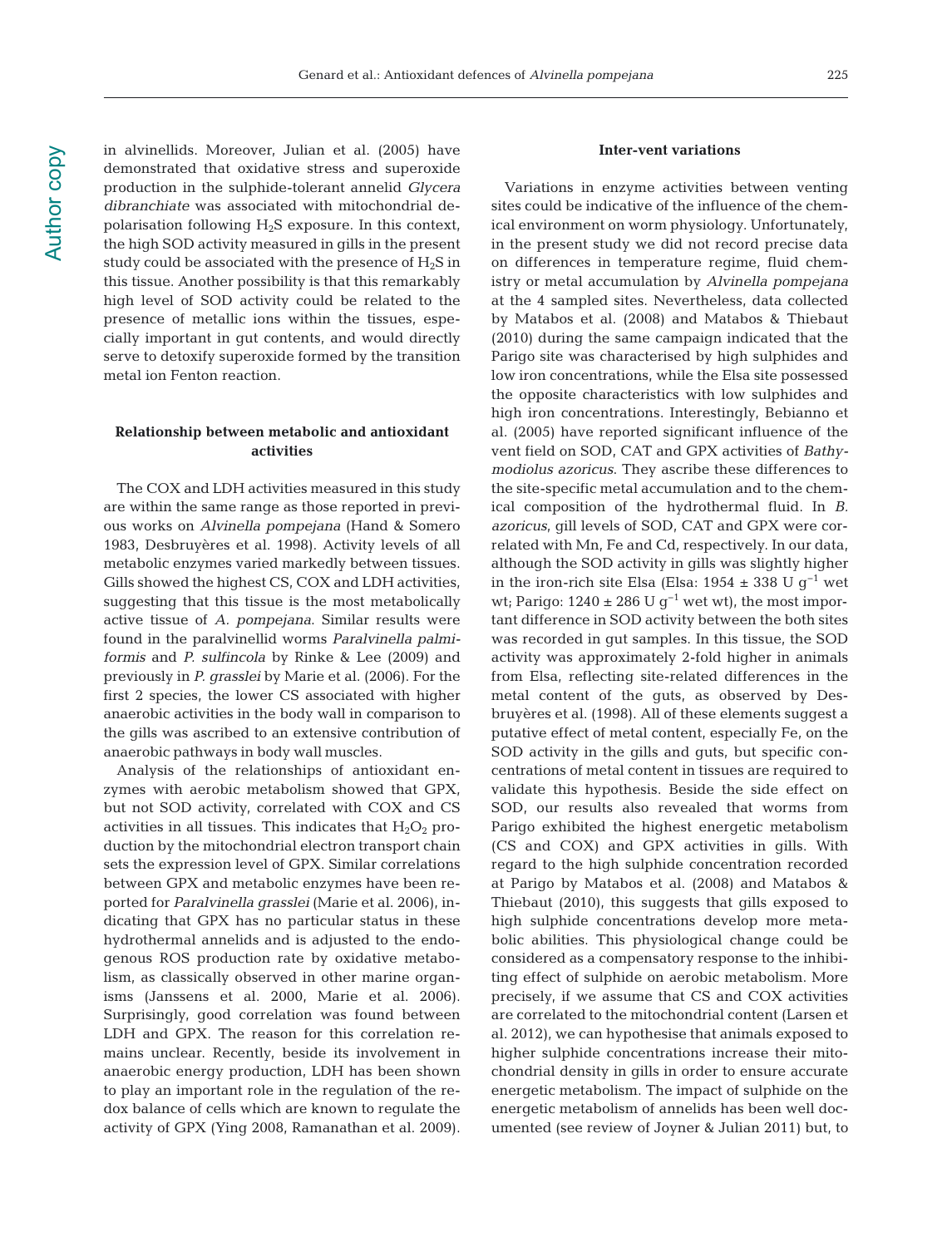our knowledge, the impact on the mitochondrial density has never been investigated and requires further study to validate this hypothesis.

## **CONCLUSION**

To conclude, these results suggest that Pompeii worms present a rather peculiar antioxidant arsenal, with little or no CAT-like activity and high SOD levels. This high superoxide detoxification potential could not be linked to oxidative metabolism, indicating that non-respiratory mechanisms, possibly the abundance of haemoglobin or metal ions, underlie the turn generate high levels of  $H_2O_2$  which are unlikely to be catabolised by either the very low CAT or the low GPX activities. Other sulphide-resistant peroxidases, such as peroxiredoxins, could be more effective in preventing SOD-generated  $H_2O_2$  entering Fentonlike production of hydroxyl radicals in a metal-rich environment. Finally, some inter-site variations were measured in gills and guts, reflecting probably differences in the physico-chemical conditions of vents, especially in sulphide and metal content.

*Acknowledgements*. The authors thank the captains and the crews of the N/O 'L'Atalante' and ROV Victor 6000. We are also very grateful to N. Le Bris and F. Gaill, the chief scientists of the French research cruise PHARE'02. This study was supported by the French Ministère des affaires étrangères under the Integrated Program Action called Tournesol (N° 05365GT) and the Belgian Fonds National de la Recherche Scientifique (Fonds de la Recherche Fondamentale Collective, FRFC).

#### LITERATURE CITED

- ▶ Abele-Oeschger D (1996) A comparative study of superoxide dismutase activity in marine benthic invertebrates with respect to environmental sulphide exposure. J Exp Mar Biol Ecol 197:39-49
- ► Abele-Oeschger D, Oeschger R (1995) Hypoxia-induced ► Company R, Serafim A, Cosson RP, Fiala-Medioni A, Camus autoxidation of haemoglobin of the benthic invertebrates *Arenicola marina* (Polychaeta) and *Astarte borealis* (Bivalvia) and the possible effects of sulphide. J Exp Mar Biol Ecol 187:63-80
- ▶ Adly AAM (2010) Oxidative stress and disease: an updated review. Res J Immunol 3: 129−145
- ► Bebianno MJ, Company R, Serafim A, Camus L, Cosson RP, Fiala-Medoni A (2005) Antioxidant systems and lipid peroxidation in *Bathymodiolus azoricus* from Mid-Atlantic Ridge hydrothermal vent fields. Aquat Toxicol 75: 354−373
- ▶ Beers RF Jr, Sizer IW (1954) Sulfide inhibition of catalase. Science 120:32-33
- ► Benetti LR, Campos D, Gurgueira SA, Vercesi AE and others

(2013) Hydrogen sulfide inhibits oxidative stress in lungs from allergic mice in vivo. Eur J Pharmacol 698: 463−469

- Blum J, Fridovich I (1984) Enzymatic defenses against oxy-➤ gen toxicity in hydrothermal vent animals *Riftia pachy ptila* and *Capyptogena magnifica*. Arch Biochem Biophys 228: 617−620
	- Brand GL, Horak RV, Le Bris N, Goffredi SK, Carney SL, Govenar B, Yancey PH (2007) Hypotaurine and thiotaurine as indicators of sulfide exposure in bivalves and vestimentiferans from hydrothermal vents and cold seeps. Mar Ecol 28:208-218
- ► Carlsson J, Berglin EH, Claesson R, Edlund MBK, Persson S (1988) Catalase inhibition by sulfide and hydrogen peroxide-induced mutagenicity in *Salmonella typhimurium* strain TA102. Mutat Res 202:59-64
- ► Cary SC, Shank T, Stein JR (1998) Worms bask in extreme temperatures. Nat Chem 391:545-546
- higher requirements for SOD. The high SOD would in  $\triangleright$  Childress JJ, Somero GN (1979) Depth-related enzyme activities in muscle, brain and heart of deep-living pelagic marine teleosts. Mar Biol 52: 273−283
	- ► Company R, Serafim A, Bebianno MJ, Cosson R, Shillito B, Fiala-Medioni A (2004) Effect of cadmium, copper and mercury on antioxidant enzyme activities and lipid peroxidation in the gills of the hydrothermal vent mussel *Bathymodiolus azoricus.* Mar Environ Res 58: 377−381
	- Company R, Serafim A, Cosson R, Camus L, Shillito B, Fiala-➤ Medioni A, Bebianno MJ (2006a) The effect of cadmium on antioxidant responses and the susceptibility to oxidative stress in the hydrothermal vent mussel *Bathymodiolus azoricus*. Mar Biol 148:817-825
		- Company R, Serafim A, Cosson R, Fiala-Medioni A, Bebianno MJ (2006b) Evaluation of antioxidant defence system in transplanted mussels from two Mid-Atlantic Ridge hydrothermal vents. Mar Environ Res 62: S444−S445
	- ► Company R, Serafim A, Cosson R, Fiala-Medioni A, Dixon D, Bebianno MJ (2006c) Temporal variation in the antioxidant defence system and lipid peroxidation in the gills and mantle of hydrothermal vent mussel *Bathymodiolus azoricus*. Deep-Sea Res I 53: 1101−1116
		- Company R, Serafim A, Cosson R, Fiala-Medioni A, Dixon DR, Bebianno MJ (2007) Adaptation of the antioxidant defence system in hydrothermal-vent mussels (*bathymodiolus azoricus)* transplanted between two Mid-Atlantic Ridge sites. Mar Ecol 28:93-99
	- ▶ Company R, Serafim A, Cosson RP, Fiala-Médioni A and others (2008) Antioxidant biochemical responses to longterm copper exposure in *Bathymodiolus azoricus* from Menez-Gwen hydrothermal vent. Sci Total Environ 389: 407−417
	- L, Serrao-Santos R, Bebianno MJ (2010) Sub-lethal effects of cadmium on the antioxidant defence system of the hydrothermal vent mussel *Bathymodiolus azoricus.* Ecotoxicol Environ Saf 73: 788−795
	- ► Cosson RP, Thiébaut E, Company R, Castrec-Rouelle M and others (2008) Spatial variation of metal bioaccumulation in the hydrothermal vent mussel *Bathymodiolus azoricus*. Mar Environ Res 65: 405−415
		- Demina LL, Holm NG, Galkin SV, Lein AY (in press) Some features of the trace metal biogeochemistry in the deepsea hydrothermal vent fields (Menez Gwen, Rainbow, Broken Spur at the MAR and 9°50'N at the EPR): a synthesis. J Mar Syst
		- Desbruyères D, Chevaldonné P, Alayse AM, Jollivet D and

226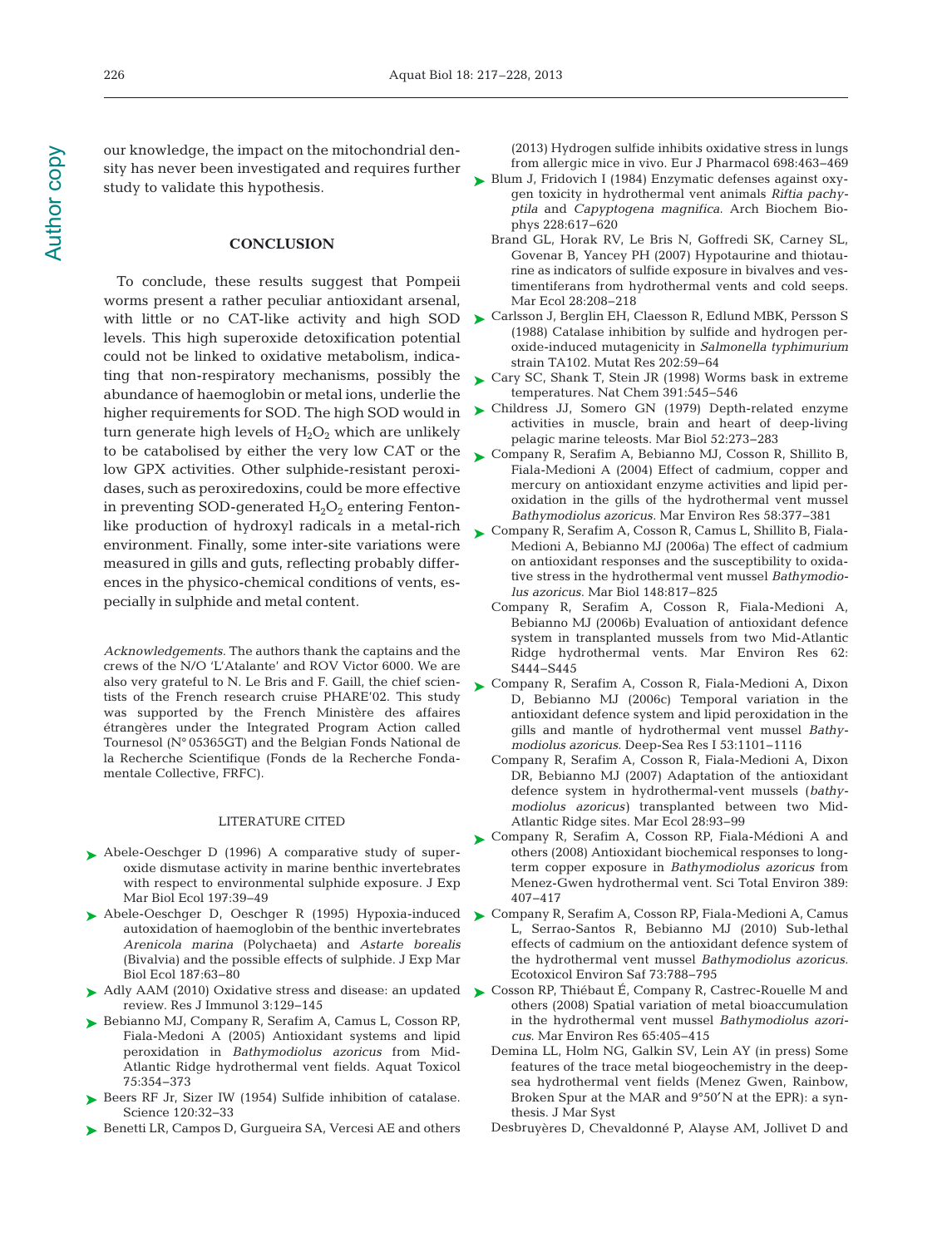others (1998) Biology and ecology of the 'Pompeii worm' (*Alvinella pompejana* Desbruyères and Laubier), a normal dweller of an extreme deep-sea environment:a synthesis of current knowledge and recent developments. Deep-Sea Res II 45:383-422

- ► Di Meo-Savoie CA, Luther GW, Cary SC (2004) Physicochemical characterization of the microhabitat of the epibionts associated with *Alvinella pompejana*, a hydrothermal vent annelid. Geochim Cosmochim Acta 68: 2055−2066
	- Dixon DR, Dixon LRJ, Shillito B, Gwynn JP (2002) Background and induced levels of DNA damage in pacific deep-sea vent polychaetes: the case for avoidance. Cah Biol Mar 43:333-336
- ► Fisher CR, Takai K, Le Bris N (2007) Hydrothermal vent ecosystems. Oceanography 20:14-23
- ► Flohé L, Otting F (1984) Superoxide dismutase assays. ► Lowry OH, Rosebrough NJ, Farr AL, Randall RJ (1951) Pro-Methods Enzymol 105:93-104
	- Gagnière N, Jollivet D, Boutet I, Brélivet Y and others (2010) Insights into metazoan evolution from *Alvinella pompejana* cDNAs. BMC Genomics 11:634
- ► Giles GI, Tasker KM, Collins C, Giles NM, O'Rourke E, Jacob C (2002) Reactive sulphur species:an *in vitro* investigation of the oxidation properties of disulphide S-oxides. Biochem J 364:579-585
- Gruhlke MCH, Slusarenko AJ (2012) The biology of reactive ➤ sulfur species (RSS). Plant Physiol Biochem 59:98−107
- ► Halliwell B, Gutteridge JMC (1986) Oxygen free radicals and iron in relation to biology and medicine: some problems and concepts. Arch Biochem Biophys 246: 501−514
- ► Hand SC, Somero GN (1983) Energy metabolism pathways of hydrothermal vent animals:adaptations to a food-rich and a sulfide-rich deep-sea environment. Biol Bull 165: 167−181
- ► Hourdez S, Lallier FH, De Cian MC, Green BN, Weber RE, Toulmond A (2000) Gas transfer system in *Alvinella pompejana* (Annelida Polychaeta, Terebellida): functional properties of intracellular and extracellular hemoglobins. Physiol Biochem Zool 73: 365−373
- Janssens BJ, Childress JJ, Baguet F, Rees JF (2000) Reduced ➤ enzymatic antioxidative defense in deep-sea fish. J Exp Biol 203: 3717−3725
	- Jouin-Toulmond C, Augustin D, Desbruyères D, Toulmond A (1996) The gas transfer system in alvinellids (Annelida Polychaeta, Terebellida). Anatomy and ultrastructure of the anterior circulatory system and characterization of a coelomic, intracellular, haemoglobin. Cah Biol Mar 37: 135−151
	- Joyner-Matos J, Julian D (2011) Oxidative stress in sulfidic Habitats. In: Abele D, Vázquez-Medina JP, Zenteno-Savín T (eds) Oxidative stress in aquatic ecosystems. John Wiley & Sons, Chichester p 99–114
- Julian D, April KL, Patel S, Stein JR, Wohlgemuth SE (2005) ➤ Mitochondrial depolarization following hydrogen sulfide exposure in erythrocytes from a sulfide-tolerant marine invertebrate. J Exp Biol 208: 4109−4122
- ► Larsen S, Nielsen J, Hansen CN, Nielsen LB and others (2012) Biomarkers of mitochondrial content in skeletal muscle of healthy young human subjects. J Physiol 590: 3349−3360
	- Le Bris N, Gaill F (2007) How does the annelid *Alvinella pompejana* deal with an extreme hydrothermal environment? Rev Environ Sci Biotechnol 6: 102−119
- ► Le Bris N, Zbinden M, Gaill F (2005) Processes controlling

the physico-chemical micro-environments associated with Pompeii worms. Deep-Sea Res I 52:1071-1083

- ► Le Bris N, Govenar B, Le Gall C, Fisher CR (2006) Variability of physico-chemical conditions in 9° 50' N EPR diffuse flow vent habitats. Mar Chem 98: 167−182
- Legendre P, Anderson MJ (1999) Distance-based redun-➤ dancy analysis: testing multispecies responses in multifactorial ecological experiments. Ecol Monogr 69: 1−24
	- Legendre P, Legendre L (2012) Numerical ecology, 3rd English edn. Developments in environmental modelling, Vol 24. Elsevier Science, Amsterdam
- ► Loumaye E, Ferrer-Sueta G, Alvarez B, Rees JF and others (2011) Kinetic studies of peroxiredoxin 6 from *Arenicola marina*: rapid oxidation by hydrogen peroxide and peroxynitrite but lack of reduction by hydrogen sulfide. Arch Biochem Biophys 514: 1−7
- tein measurement with the Folin phenol reagent. J Biol Chem 193: 265−275
- ► Marie B, Genard B, Rees JF, Zal F (2006) Effect of ambient oxygen concentration on activities of enzymatic antioxidant defences and aerobic metabolism in the hydrothermal vent worm, *Paralvinella grasslei.* Mar Biol 150: 273−284
- Markert S, Arndt C, Felbeck H, Becher D and others (2007) ➤ Physiological proteomics of the uncultured endosymbiont of *Riftia pachyptila.* Science 315: 247−250
- ► Matabos M, Thiebaut E (2010) Reproductive biology of three hydrothermal vent peltospirid gastropods (*Nodopelta heminoda, N. subnoda* and *Peltospira operculata*) associated with Pompeii worms on the East Pacific Rise. J Molluscan Stud 76:257-266
- ► Matabos M, Le Bris N, Pendlebury S, Thiébaut E (2008) Role of physico-chemical environment on gastropod assemblages at hydrothermal vents on the East Pacific Rise (13° N/EPR). J Mar Biol Assoc UK 88: 995−1008
- ► Paglia DE, Valentine WN (1967) Studies on the quantitative and qualitative characterization of erythrocyte glutathione peroxidase. J Lab Clin Med 70: 158−169
	- Peshenko IV, Shichi H (2001) Oxidation of active center cysteine of bovine 1-cys peroxiredoxin to the cysteine sulfenic acid form by peroxide and peroxynitrite. Free Radical Biol Med 31:292–303
- ▶ Pradillon F, Zbinden M, Mullineaux LS, Gaill F (2005) Colonisation of newly-opened habitat by a pioneer species, Alvinella pompejana (Polychaeta: Alvinellidae), at East Pacific Rise vent sites. Mar Ecol Prog Ser 302: 147−157
- ▶ Pradillon F, Zbinden M, Le Bris N, Hourdez S, Barnay AS, Gaill F (2009) Development of assemblages associated with alvinellid colonies on the walls of high-temperature vents at the East Pacific Rise. Deep-Sea Res II 56: 1622−1631
- ▶ Ramanathan R, Mancini RA, Konda MR (2009) Effects of lactate on beef heart mitochondrial oxygen consumption and muscle darkening. J Agric Food Chem 57: 1550−1555
- ▶ Rhee SG, Kang SW, Chang TS, Jeong W, Kim K (2001) Peroxiredoxin, a novel family of peroxidases. IUBMB Life 52: 35−41
- ► Rinke C, Lee RW (2009) Pathways, activities and thermal stability of anaerobic and aerobic enzymes in thermophilic vent paralvinellid worms. Mar Ecol Prog Ser 382: 99−112
- ▶ Schöneich C, Asmus KD, Dillinger U, von Bruchhausen F (1989) Thiyl radical attack on polyunsaturated fatty acids:a possible route to lipid peroxidation. Biochem